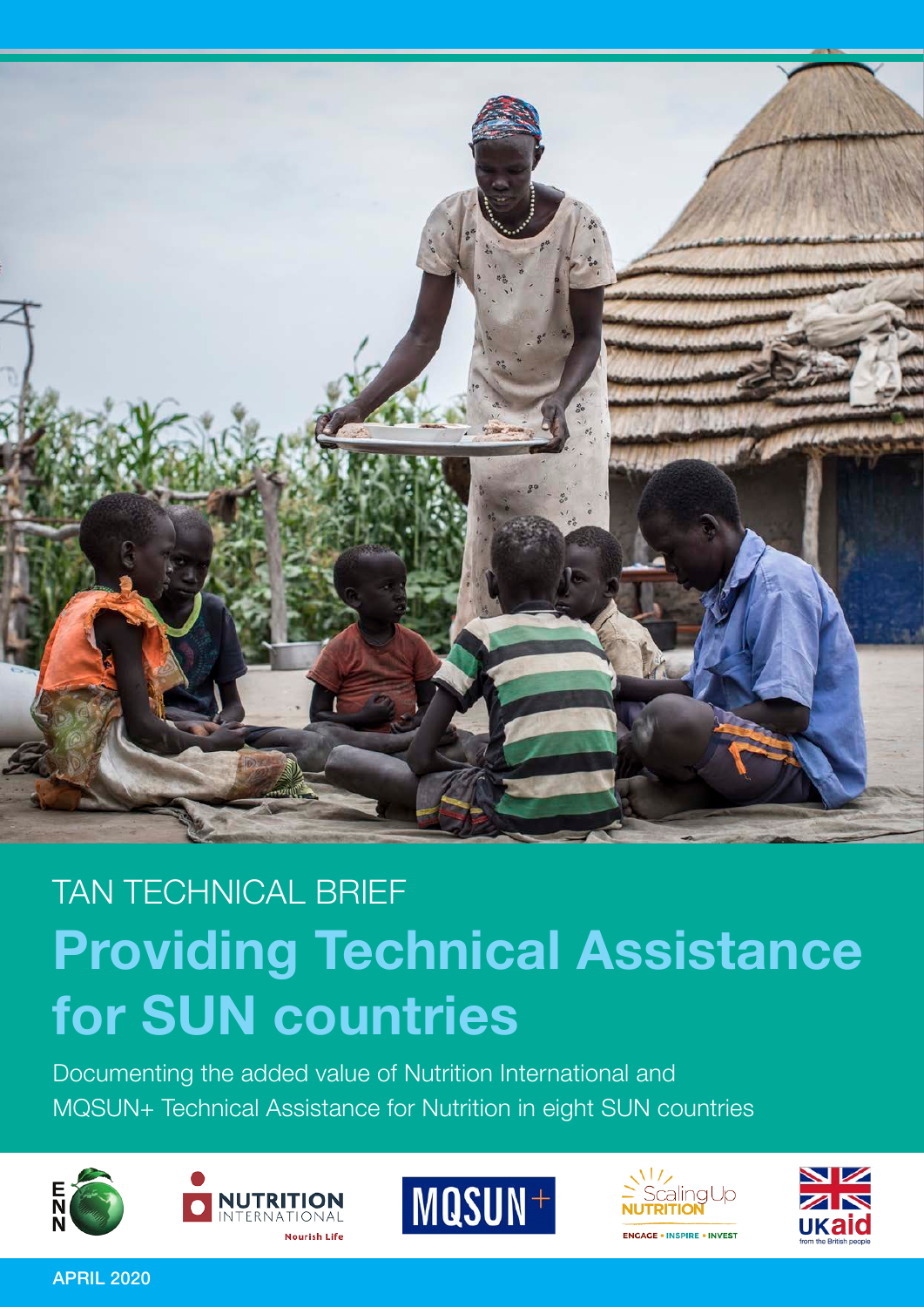## **Author**

**This report was written by Rebecca Brown on behalf of ENN, with support from Natalie Sessions, Carmel Dolan and Jeremy Shoham.**

## **Acknowledgements**

**The author would like to thank all those who contributed to this brief, particularly the SUN Focal Points and their teams in Senegal, Yemen, Philippines, Burundi, Mozambique, Pakistan and Afghanistan, those from the SUN Movement Secretariat, Nutrition International, MQSUN+, and ENN.**

## **Abbreviations**

| <b>AFSeN-A</b> | Afghanistan Food Security and<br><b>Nutrition Agenda</b>                                  | <b>NII</b>    | Nutrition Improvement Initiative<br>(Pakistan)                                                    |
|----------------|-------------------------------------------------------------------------------------------|---------------|---------------------------------------------------------------------------------------------------|
| <b>CDP</b>     | Comprehensive Development Plan                                                            | <b>NNC</b>    | <b>National Nutrition Council (Philippines)</b>                                                   |
| <b>CLM</b>     | (Philippines)<br>Cellule de Lutte Contre la Malnutrition<br>(Senegal)                     | <b>PAMRDC</b> | National Multi-sector Plan of Action for<br>the Reduction of Chronic Malnutrition<br>(Mozambique) |
| <b>CRF</b>     | <b>Common Results Framework</b>                                                           | <b>PSMSAN</b> | Multi-sector Food Security and Nutrition                                                          |
| <b>ENN</b>     | <b>Emergency Nutrition Network</b>                                                        |               | Strategic Plan (Burundi)                                                                          |
| <b>ESAN</b>    | <b>PPAN</b><br><b>Food Security and Nutrition Strategy</b><br>(Mozambique)<br><b>PSMN</b> |               | Philippines Plan of Action for Nutrition                                                          |
|                |                                                                                           |               | Multi-sector Nutrition Strategic Plan<br>(Senegal)                                                |
| <b>ETN</b>     | <b>Nutrition Technical Team (Burundi)</b>                                                 | <b>SDG</b>    | <b>Sustainable Development Goals</b>                                                              |
| <b>FSN</b>     | Food security and nutrition                                                               | <b>SESAN</b>  | Food and Nutrition Security Secretariat                                                           |
| <b>FSNP</b>    | <b>Food Security and Nutrition Plan</b>                                                   |               | (Guatemala)                                                                                       |
| <b>GAC</b>     | Global Affairs Canada                                                                     | <b>SETSAN</b> | <b>Technical Secretariat for Food Security</b><br>and Nutrition (Mozambique)                      |
| <b>KM</b>      | Knowledge management                                                                      | <b>SMS</b>    | <b>SUN Movement Secretariat</b>                                                                   |
| LGU            | Local government unit                                                                     |               |                                                                                                   |
| M&E            | Monitoring and evaluation                                                                 | <b>SUN</b>    | <b>Scaling Up Nutrition</b>                                                                       |
|                | Maximising the Quality of Scaling Up                                                      | <b>TA</b>     | Technical assistance                                                                              |
| MQSUN+         | <b>Nutrition Plus</b>                                                                     | <b>TAN</b>    | <b>Technical Assistance for Nutrition</b>                                                         |
| <b>MSNAP</b>   | <b>Multi-sector Nutrition Action Plan</b>                                                 | <b>UN</b>     | <b>United Nations</b>                                                                             |
| <b>MSNP</b>    | <b>Multi-sector Nutrition Plan</b>                                                        | <b>UNICEF</b> | <b>United Nations Children's Fund</b>                                                             |
| <b>MSP</b>     | Multi-stakeholder platform                                                                | <b>WASH</b>   | Water, sanitation and hygiene                                                                     |
| <b>NCD</b>     | Non-communicable disease                                                                  | <b>WHO</b>    | <b>World Health Organization</b>                                                                  |
| <b>NI</b>      | <b>Nutrition International</b>                                                            |               |                                                                                                   |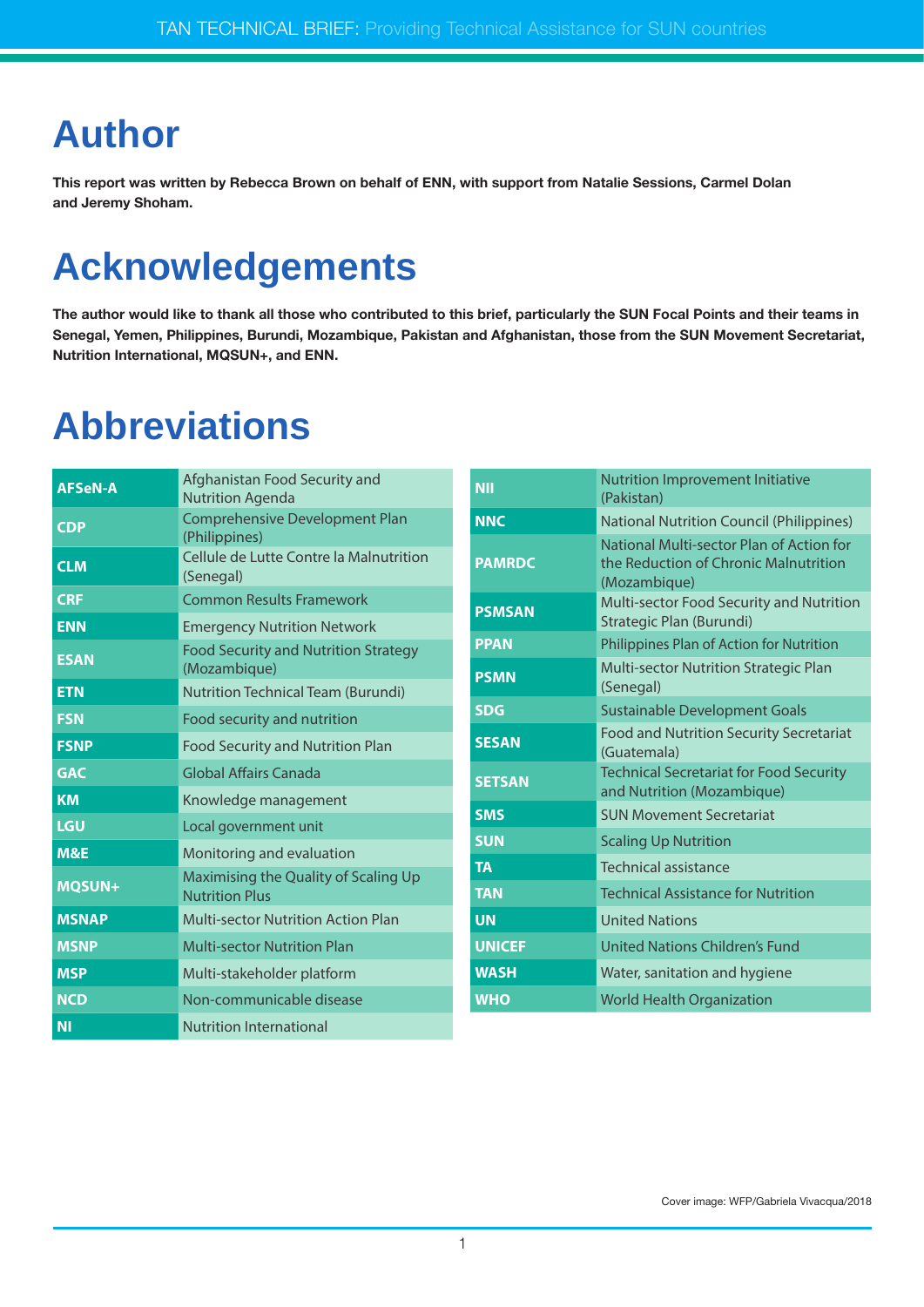## **Contents**

| 1. Background and Introduction                                                 |    |  |  |  |
|--------------------------------------------------------------------------------|----|--|--|--|
| 2. Overview of the Technical Assistance provided in                            |    |  |  |  |
| eight SUN countries                                                            | 6  |  |  |  |
| 3. Added value of Technical Assistance                                         | 7  |  |  |  |
| <b>Building country capacity in nutrition</b>                                  | 7  |  |  |  |
| <b>Identifying advocacy priorities</b>                                         | 9  |  |  |  |
| Moving country nutrition agendas forward                                       | 9  |  |  |  |
| Fostering an inclusive multi-sector approach                                   | 11 |  |  |  |
| Integration of equity and gender equality considerations into SUN processes    | 12 |  |  |  |
| 4. How can TA be most efficiently managed and leveraged?                       |    |  |  |  |
| <b>Best practices, lessons learnt and recommendations</b>                      | 13 |  |  |  |
| <b>Ensuring sustainability of TA outputs</b>                                   | 13 |  |  |  |
| <b>Remote support to fragile states</b>                                        | 14 |  |  |  |
| Promotion of national multi-sector government leadership in developing outputs | 14 |  |  |  |
| Ensuring utility of TA outputs to differing subnational contexts               | 14 |  |  |  |
| Flexibility in the design and implementation of the TA                         | 14 |  |  |  |
| Allowing time for building knowledge and evidence and defining priorities      | 14 |  |  |  |
| Institutionalisation and coordination of TA at country level                   | 15 |  |  |  |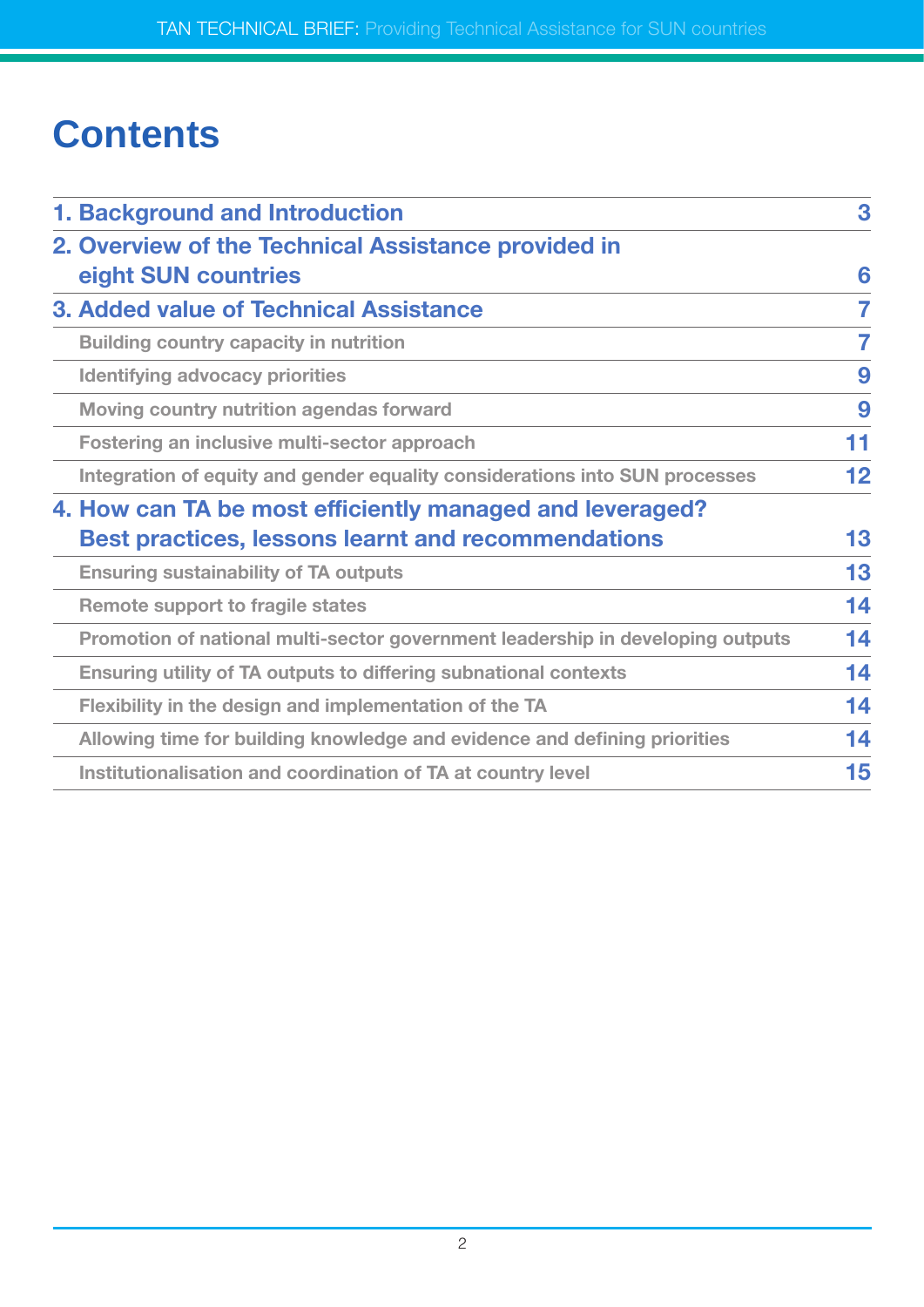## **1. Background and Introduction**

he Technical Assistance for Nutrition (TAN) programme, funded with aid from the UK government, is a mechanism to provide technical assistance to Scaling Up Nutrition (SUN) country governments and build capacities towards advancing multi-sector nutrition agendas, in line with the SUN Movement principles and roadmap. TAN also strives to generate, learn from, adopt and disseminate knowledge of what works within and across countries in the SUN Movement. TAN partners are the SUN Movement Secretariat (SMS), Maximising the Quality of Scaling Up Nutrition Plus (MQSUN+), Nutrition International (NI), and Emergency Nutrition Network (ENN). MQSUN+ and NI provide technical assistance (TA) to SUN countries, while ENN provides knowledge management (KM) support to countries, the TAN programme and the SMS more broadly. MQSUN+ and NI also support the SMS as needed. The TAN programme began in 2015 and, over a four-year period, NI and MQSUN+ have developed and implemented over 85 TA projects to support SUN countries. **T**

SUN Movement countries can access TA delivered by MQSUN+ and NI. MQSUN+ is a last-resort TA provider and receives requests from the SUN Focal Points through the SMS. NI provides an in-country solution, receiving requests from the SUN Focal Point and multistakeholder platform. This facilitates a 'demand-driven' model whereby technical support and expertise reach countries in a timely, context-specific and relevant manner. NI and MQSUN+ support national SUN Focal Points and global SUN stakeholders to overcome capacity gaps in the design and delivery of multi-sector national nutrition plans, tapping into their global hub to source and deploy expertise when required.

This technical brief, the third in a series of three, has been developed to document different aspects, best practices and lessons learnt from TA provision. The other briefs in the series consider TA ways of working within the TAN project and a landscape analysis of TA provision within the project.

### Overall objective

The aim of this brief is to capture the impact, uptake and value-add of TA provision to SUN countries by TAN partners, MQSUN+ and NI; to explore how this has contributed to country progress; and to propose good practices in the design and provision of TA. It examines

how TA has added value through multi-sector outputs and, in the process of scaling up nutrition efforts, how TA can best be managed and leveraged for maximum benefit and sustainability. The brief also considers lessons learnt and recommendations for the continuation of TA processes. Learning is documented from examples drawn from eight SUN countries that received TA from MQSUN+ or NI between 2015 and 2019: Afghanistan, Burundi, Guatemala, Mozambique, Pakistan, Philippines, Senegal and Yemen, selected for a representation of TA across a range of regions and contexts.

The brief is based on a review of country documentation and TA providers' internal analytical processes, such as exit surveys, progress assessments, project completion reports and handover notes. This material has been complemented with information gathered through Skype interviews with key in-country stakeholders, such as SUN Focal Points and Technical Focal Points, as well as representatives from the TA providers (see Acknowledgements). It was also informed by a session at the SUN Global Gathering in Nepal in November 2019 on sharing knowledge and harnessing learning around demanddriven TA, as well as the findings of the draft SUN Strategic Review Report 2019-2020.

### Summary of findings

Designing and implementing multi-sector action for nutrition is complex and still new in many countries. By joining the SUN Movement, countries have access to technical assistance (TA) to build capacity and support the development of resources such as multi-sector nutrition plans (MSNPs), monitoring and evaluation (M&E) plans and advocacy and communication strategies for nutrition.

Key findings, learnings and recommendations of the review of the value-add of the TA are summarised under the headings on the following page. Sections 3 and 4 provide more in-depth information and analysis, together with country examples.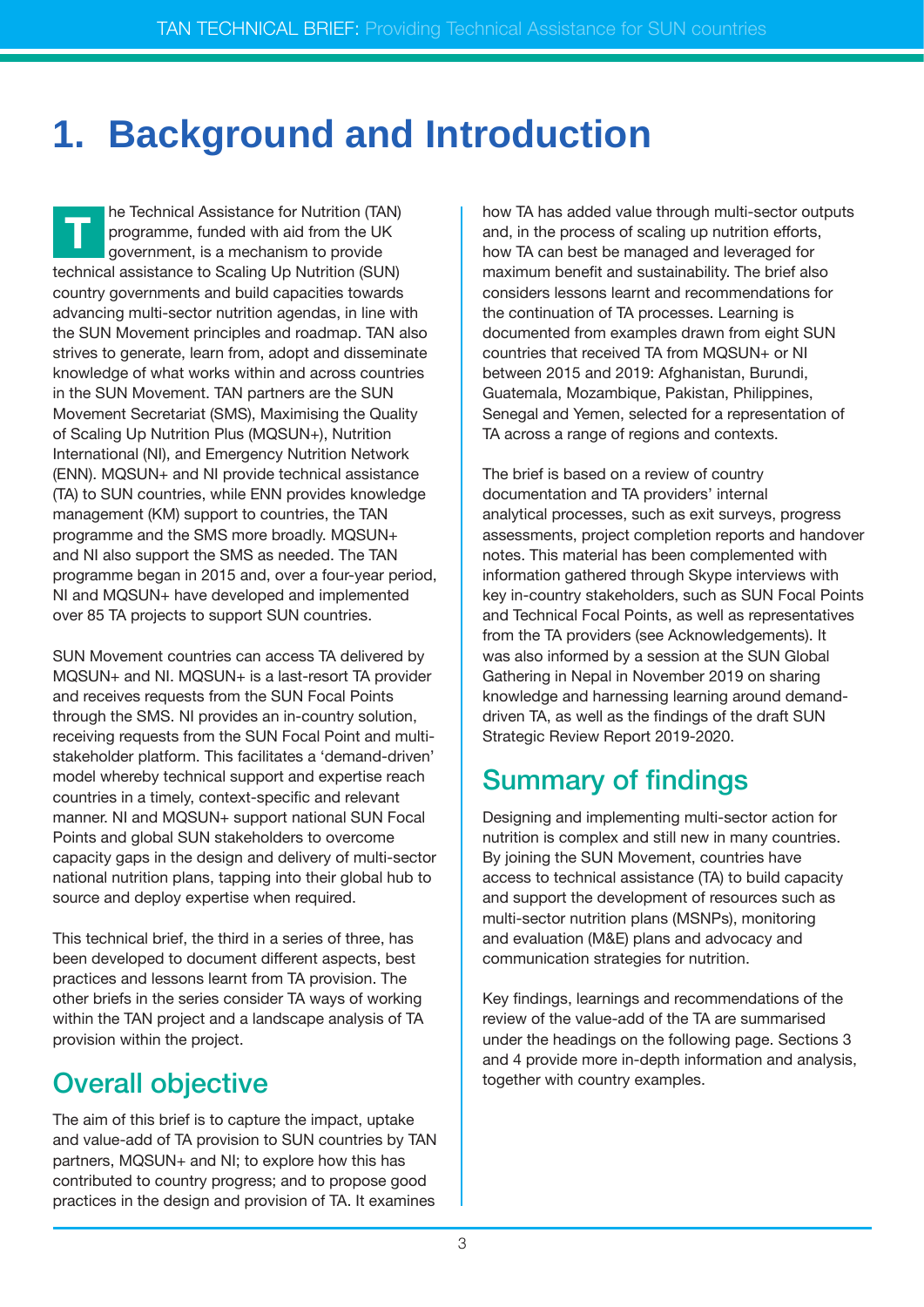#### **Building country capacity at national and subnational level:**

- o Facilitating access to global expertise, standards, tools and guidelines, and supporting their adaptation for use in developing outputs appropriate to the country context, including multi-sector plans, M&E frameworks and other resources
- o Integration of equity and gender equality considerations into SUN processes
- o Promoting learning through doing by multi-sector stakeholders
- o Improving soft skills, such as leadership and coordination, among country stakeholders
- o Increasing understanding of the national and subnational nutrition situation, stakeholder landscape, and priority needs and gaps
- o Defining technology needs and building capacity in its use

#### **Moving country nutrition agendas forward; for example through:**

- o Supporting the identification of advocacy priorities for nutrition and building capacity in developing appropriate advocacy strategies
- o Commitment of increased financial resources for nutrition-related programmes from domestic and international institutions
- o Facilitating the integration of nutrition and nutrition indicators into key strategic processes
- o Leveraging the development of strategy to advance other processes, such as the development of subnational plans and budgets for nutrition, advocacy and communication strategies, and M&E plans
- o Galvanising multi-sector nutrition action at the subnational level

#### **Supporting SUN country teams to foster an inclusive multi-sector approach; for example where:**

- o Stakeholders across sectors and at various levels have an improved awareness about nutrition
- o Different sectors are clear on their roles in addressing malnutrition and their contributions are recognised
- o Linkages and collaborations between sectors are encouraged
- o Sector ministries recognise the need for dedicated nutrition budget lines and are instigating these or advocating for them
- o TA outputs are developed, owned by and disseminated to a diverse group of national stakeholders

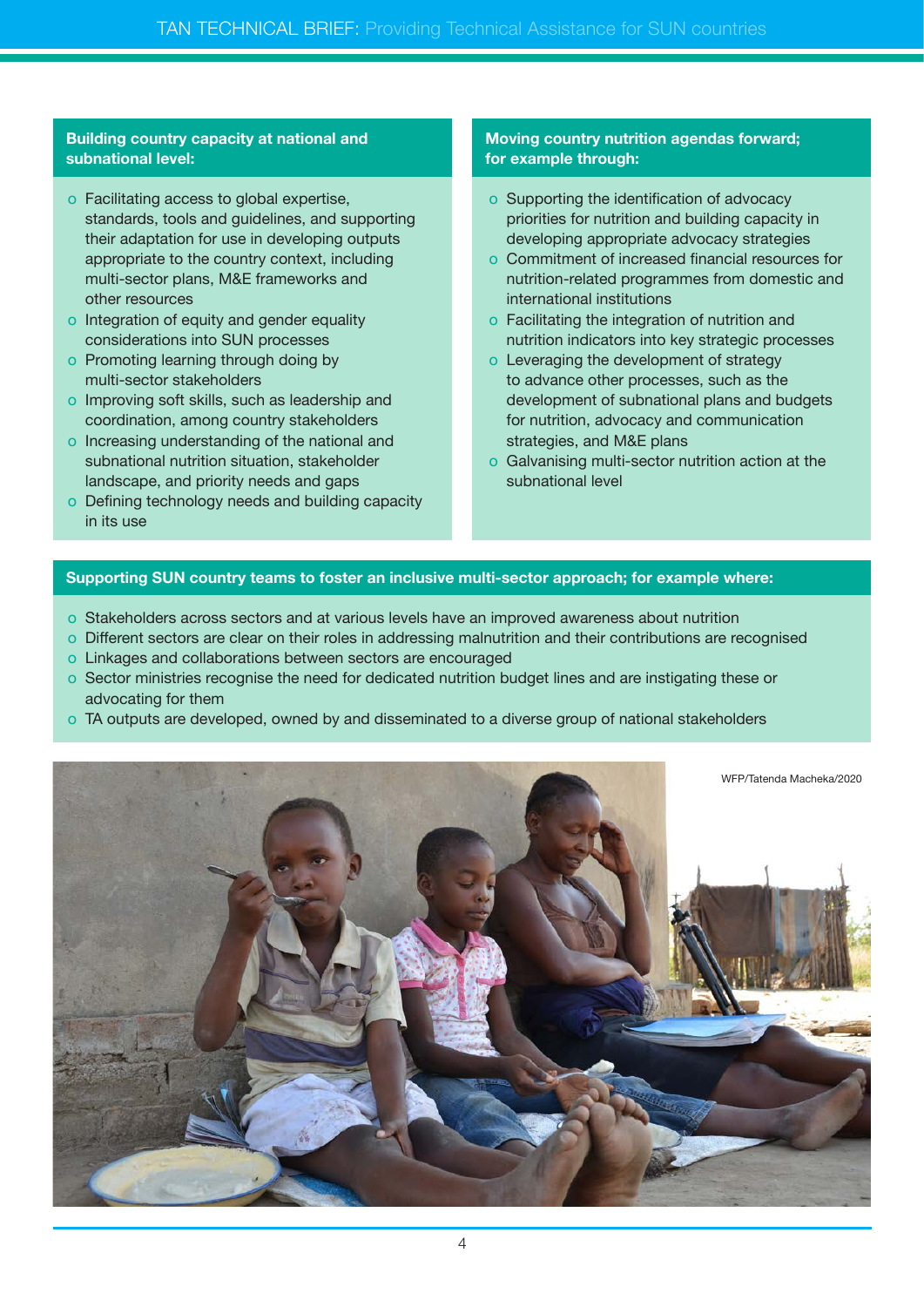

The review noted a number of **best practices**, **lessons learnt and recommendations** for better managing and leveraging TA for maximum benefit and sustainability, including:

- For **TA outputs to be sustainably translated into practice**, they need to be matched by high-level country commitment and human, technical and financial resources, coupled with follow-on support for operationalisation and tracking of implementation.
- **TA should reach beyond a small group of stakeholders to a diverse range of actors across sectors**, bearing in mind inevitable staff turnover. TA outputs need to be widely communicated and disseminated to ensure onward use at all levels. Training manuals and knowledge management strategies, including intra-country and inter-country learning, can promote wider learning and uptake.
- **TA providers can serve to preserve institutional memory**, bridging gaps across changes in government, thereby maintaining and continuing country progress made in nutrition.
- Examining ways in which TA can be **institutionalised in country processes** was recommended by several key informants interviewed. This could be accomplished by setting up national and regional knowledge management (KM) platforms, by linking academic institutions to the TA while also building their capacity, by using TA tracking systems, and by holding TA coordination meetings.
- Despite the inherent **challenges in providing remote TA**, this has nevertheless promoted rapid country learning, and the ownership and leadership of processes such as contextual analysis, stakeholder consultation, action-plan development and costing exercises. Experience shows that TA can be successfully provided remotely by supporting national consultants who, in turn, can facilitate analysis, workshops and stakeholder discussions, and by setting up clearly agreed communication systems, making use of technology such as online conferencing and document-sharing tools. More needs to be done to ensure that remote support fosters exchange of lessons learnt from TA providers' experiences with other SUN countries.
- Facilitating and nurturing **government ownership and leadership** of processes and outputs has been an essential component in the success of TA.
- Framing TA outputs as flexible **guidance documents** can allow for adaptation to the realities of local contexts at subnational level and increase their uptake.
- To ensure **the most appropriate form of TA** in responding to country nutrition needs, country stakeholders noted the importance of ensuring adequate time to gather and carefully document the necessary detail and evidence across sectors to define key priorities and gaps to be addressed by TA.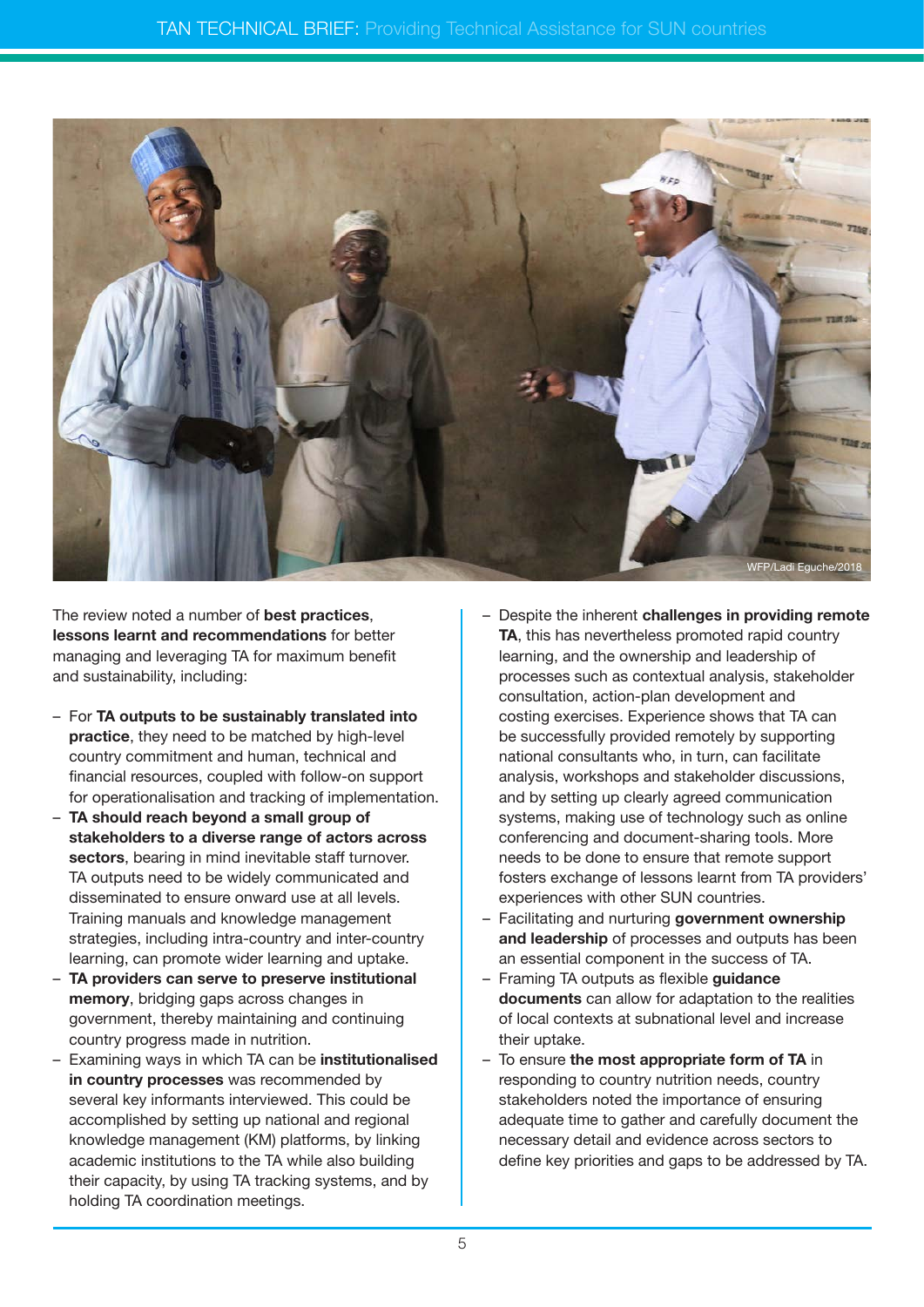### **2. Overview of the Technical Assistance provided in eight SUN countries**

| <b>Country</b>         | Year of<br>joining SUN<br>movement | <b>Type of TA</b>                                                          | <b>Details</b>                                                                                                                                                                                                                                                                                                                                                                                                                                                                                                                                                                                                                                                                                                 |  |
|------------------------|------------------------------------|----------------------------------------------------------------------------|----------------------------------------------------------------------------------------------------------------------------------------------------------------------------------------------------------------------------------------------------------------------------------------------------------------------------------------------------------------------------------------------------------------------------------------------------------------------------------------------------------------------------------------------------------------------------------------------------------------------------------------------------------------------------------------------------------------|--|
| Afghanistan            | 2017                               | Remote,<br>medium-term<br>(Mar 2018-Sep)<br>2019) (MQSUN+)                 | Support to conduct a contextual analysis of the food security and nutrition<br>situation; a multi-stakeholder mapping to understand the range of nutrition-<br>related policies, strategies and activities and stakeholders; development of the<br>Afghanistan Food Security and Nutrition Agenda (AFSeN-A) Strategic Plan with<br>logical framework, detailed costed activity plan and M&E indicator framework.                                                                                                                                                                                                                                                                                               |  |
| <b>Burundi</b>         | 2013                               | Remote/<br>In-country,<br>short-term (May<br>2019-Aug 2019)<br>(MQSUN+)    | The country's National Technical Team (ETN) were supported to conduct a<br>full costing of the new Multisector Food Security and Nutrition Strategic Plan<br>(PSMSANII) 2019-2023 across five core areas (Governance and Coordination;<br>Health and Nutrition Services; Access and Availability of Diverse and<br>Nutritious Foods; Social Protection and Disaster Risk Reduction; Hygiene and<br>Sanitation) and Nutrition Financial Gap Analysis for PMSAN II.                                                                                                                                                                                                                                              |  |
| Guatemala              | 2010                               | Remote/<br>In-country,<br>short-term (Dec<br>2018-Nov 2019)<br>(MQSUN+)    | Support to the previous Food and Nutrition Security Secretariat (SESAN) to<br>conduct a review and make recommendations to update the Food Security<br>and Nutrition Policy (FSNP) 2005 and related laws and regulation onward use<br>by the new SESAN after change in government in 2019.                                                                                                                                                                                                                                                                                                                                                                                                                     |  |
| <b>Mozambique</b>      | 2010                               | Medium-term,<br>in-country<br>$(2017 - 2019)$<br>(NI)                      | Support to development of Food Security and Nutrition (FSN) Strategy<br>(2018-2025) and key policy / legal frameworks. Support for an in-depth<br>Mid-Term Review of the National Multi-sector Plan of Action for the Reduction<br>of Chronic Malnutrition (PAMRDC 2010-2015/2020), to review progress<br>and provide strategic and implementation level recommendations across<br>thematic areas.                                                                                                                                                                                                                                                                                                             |  |
| <b>Pakistan</b>        | 2013                               | Long-term,<br>in-country<br>$(2016-present)$<br>(NI)                       | Support for a range of processes, including: development of a Multi-Sector<br>Nutrition Strategy with the Government of Punjab, development and roll-out<br>of Punjab stunting reduction programme; strengthening multi-stakeholder<br>platform and SUN networks in Punjab Province; development of food safety<br>rules and standards (Khyber Pakhtunkhwa, Baluchistan, Azad Jammu and<br>Kashmir) and building capacity for enforcement; design and operationalisation<br>of National Advocacy Strategy for Scaling Up Nutrition.                                                                                                                                                                            |  |
| <b>The Philippines</b> | 2014                               | Four long-term,<br>in-country<br><b>TAs (Aug 2016-</b><br>present)<br>(NI) | Support to the Philippines National Nutrition Council (NNC), sector<br>stakeholders and partners to formulate the Philippine Plan of Action for<br>Nutrition (PPAN) 2017-2022, launched May 2017. Followed by long-term<br>assistance to: operationalise the plan and advance the national nutrition<br>agenda, improve planning and delivery of nutrition actions at national, regional<br>and local government unit level; document success stories and lessons<br>learnt from subnational implementation; facilitate review and strengthening<br>of monitoring and reporting of nutrition actions; strengthen SUN multi-sector<br>platforms and NNC to become effective high-level advocates for nutrition. |  |
| <b>Senegal</b>         | 2011                               | <b>Two medium</b><br>-term in-country<br>TAs (2017-2018)<br>(NI)           | Support to Cellule de Lutte contre la Malnutrition to develop a multi-sector<br>M&E plan for the Multi-sector Nutrition Strategic Plan (PSMN) 2017-2021,<br>including situational analysis, evaluation of the weaknesses and capacities of<br>sector M&E and data collection systems, and development of M&E Framework<br>with 63 nutrition-related impact and outcome-related indicators.                                                                                                                                                                                                                                                                                                                     |  |
| Yemen                  | 2012                               | Long-term<br>phased, remote<br>TA (2013-2020)<br>(MQSUN+)                  | Support since 2013 over several phases; most recently (June 2019 to February<br>2020) to update nutrition situational analysis and map nutrition actors and<br>interventions, focusing on humanitarian/development nexus, development of the<br>Multi-sector Nutrition Action Plan (MSNAP) narrative, preparation of M&E plan,<br>development of an advocacy strategy and action plan, and updated costing.                                                                                                                                                                                                                                                                                                    |  |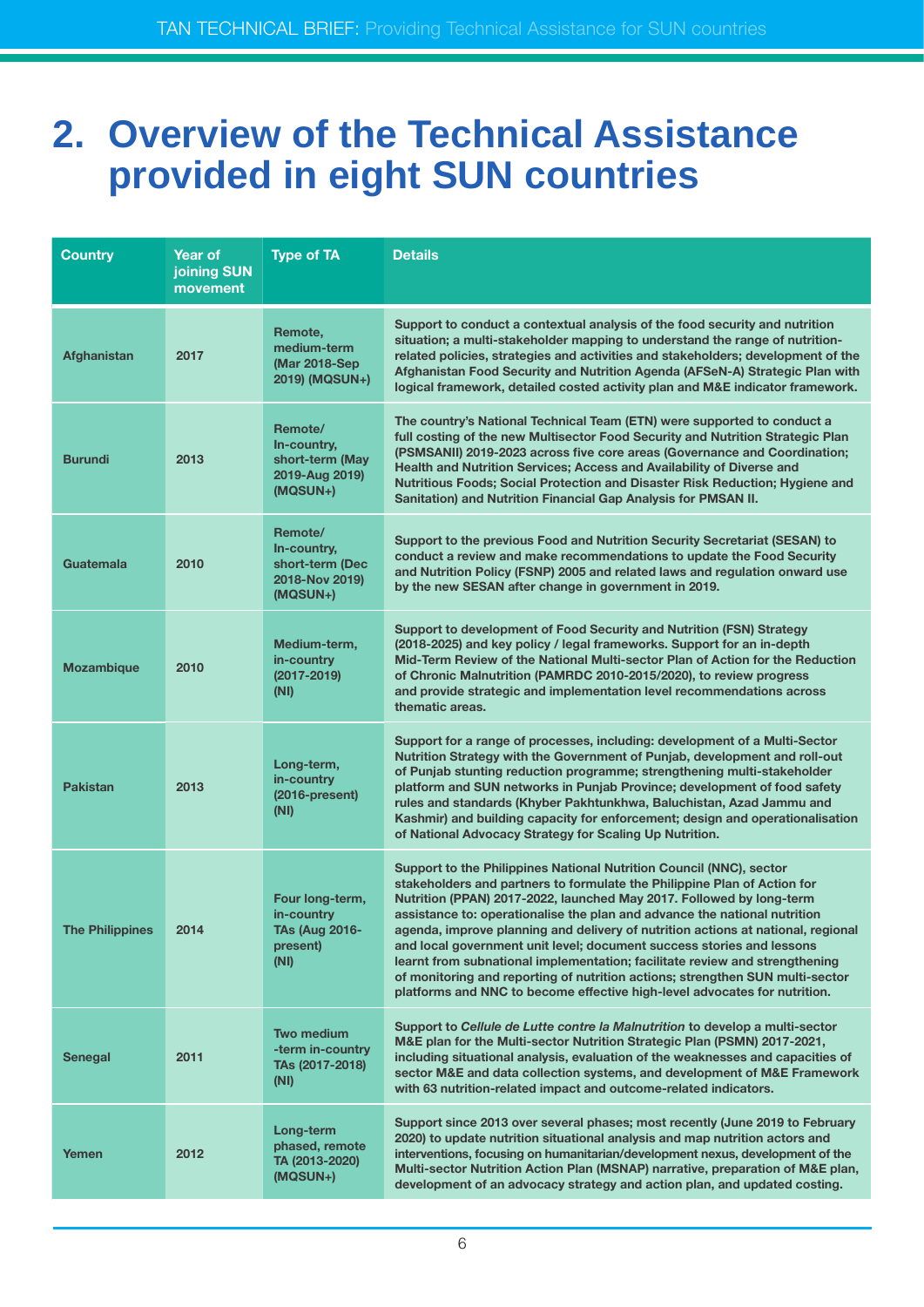### **3. Added value of Technical Assistance for Nutrition**

he following sections report findings from the review (both from the literature and consultations with TA and country stakeholders) of ways in which TA provided through the TAN programme has added value to efforts to scale up nutrition in the countries selected. **T**

#### Building country capacity in nutrition

#### **Facilitating access to global expertise, standards, tools and guidelines for adaptation to country context**

Country stakeholders described how TA to SUN countries has facilitated access to global-level expertise in nutrition and to resources and tools to which the countries previously did not have access. This has been used by countries such as **Yemen** and **Afghanistan** to improve and develop their own resources, adapted to their context. Stakeholders in Yemen reported that, through collaboration with MQSUN+, they adapted global resources and tools, including situation analysis, gap analysis, costing, a Common Results Framework (CRF)/MSNP, advocacy strategy, and an M&E framework to integrate country-specific information; for example, about vulnerable populations and zones and ensuring crossover between humanitarian and development responses. Stakeholders were also able to use global indicators and guidelines, such as Integrated Phase Classification thresholds to assess the situation, adding this to local knowledge to set their own targets within the CRF/MSNP.

A number of stakeholders reported how TA had built capacity in costing country plans. SUN country teams (SUN Focal Point, Technical Focal Point and Multistakeholder Platform members) and TA providers described how costing readiness assessments $^1$  in **Afghanistan** and **Yemen** helped to identify areas where additional information was required and guided country stakeholders in gathering this. This facilitated learning through doing and an improved understanding of the level of detail required relating to priorities, goals, objectives, actions, baseline coverage, annual targets, inputs needed and timeframe, allowing realistic, evidence-based planning. The Yemen SUN Technical Focal Point said: "We now feel equipped to conduct

our own costing exercises in future with limited external input, as we have the tools and experience across many different stakeholders". In Afghanistan, additional support was felt necessary to facilitate costing discussions within sectors.

In **Burundi**, the SUN Focal Point described how the experience of conducting the costing exercise and financial gap analysis has increased capacity of the SUN Secretariat, ETN (Nutrition Technical Team) and the MQSUN+ National Consultant to conduct multi-sector costing and financial gap analyses. As a result, the ETN was able to confidently describe to partners financial methods and how details should be collected, ensuring that cost estimates were realistic.

#### **Building confidence and leadership skills**

National Nutrition Council (NNC) members reported how phases of long-term assistance significantly increased capacity in nutrition in the **Philippines** through strengthening the NNC Technical Committee, the establishment of a national team of NNC planning facilitators, implementation of national nutrition workshops and the development of training tools on nutrition. The TA facilitated the immersion of key NNC staff, members and partner agencies in the Philippine Plan of Action for Nutrition (PPAN) operationalisation, which reportedly led to a shift in government mindset and approach to nutrition. The NNC senior management team described how the TA enabled it to help PPAN priority provinces recognise the rationale for investment in nutrition and the first 1,000 critical days, and gain their commitment to this in terms of integrating it into provincial work plans and allocating budget. Improvements in the evaluative culture and practice of the NNC were also observed, leading to more effective and transparent management of the PPAN.

The SUN Technical Focal Point in **Afghanistan** described successful remote collaboration and support from the TA providers to the Afghanistan Food Security and Nutrition Agenda (AFSeN-A) team, greatly facilitated through their acknowledgement of country

An assessment tool that poses a series of questions to assess whether a country's Common Results Framework or National Nutrition Plan contains sufficient detail to enable an accurate costing process to be conducted.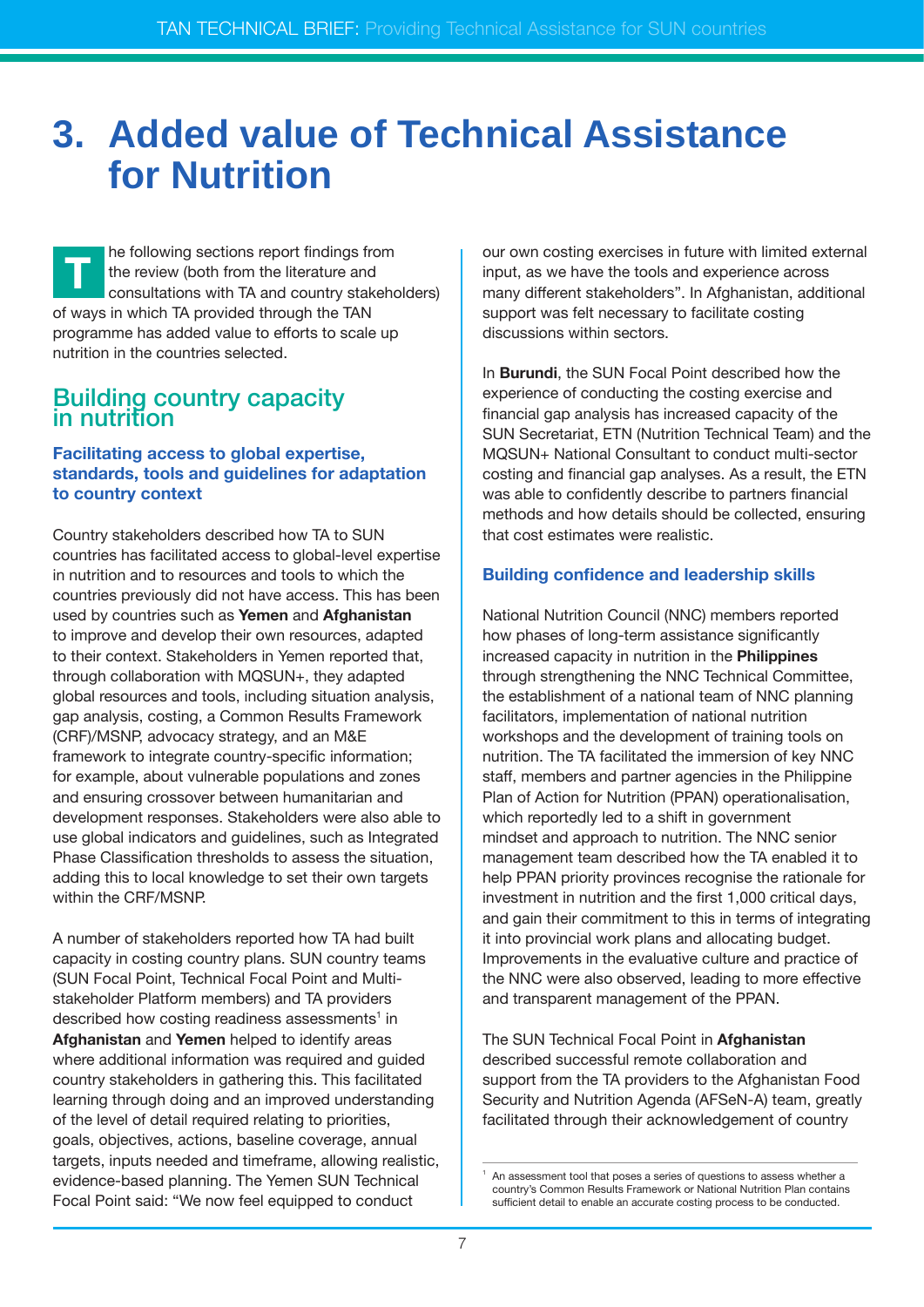

leadership of the process. Although challenging, remote support promoted rapid learning by the country team, enabling team members to initiate and lead all processes by themselves and to gain on-the-job experience of using various tools and approaches. Similarly, remote support from MQSUN+ to **Yemen** required robust leadership from the country team to set up and facilitate workshops independently, foster collaboration across the different sectors, and gather input for the different pieces of work, with support from the TA team in terms of frameworks, tools and analysis. Involvement in the planning and costing processes has promoted uptake and ownership of the plan across sectors, clarification of roles and responsibilities and leadership in nutrition at sector level, and given impetus to sectors to obtain funding for the actions identified.

The SUN team in **Burundi** noted that, through the data collection and gap analysis processes supported by TA, different sector stakeholders recognised the important contribution they can make in improving nutrition, which validated their work and improved confidence and motivation. Similarly, in **Senegal**, it was reported how the M&E plan has increased sector accountability, enabling visualisation of expected contributions and measurement of sector performance towards malnutrition reduction targets, and this has been a motivating factor for the sector stakeholders involved. In **Guatemala**, supportive statements and positive reinforcement of current achievements, country

capacities and progress in nutrition, focusing on the whole team of people involved in policy development and implementation rather than a political document, facilitated motivation from the country team.

#### **Increasing understanding of national nutrition issues and the stakeholder landscape**

The SUN Technical Focal Point in **Afghanistan** described how TA for conducting a contextual analysis enabled an in-depth understanding of the country nutrition context and the stakeholder landscape, and fostered a common understanding of nutrition concepts. This facilitated conversations around prioritisation, multi-sector engagement, consensus on common goals, clarity on respective roles and responsibilities, and more detailed joint planning. The SUN team was also able to identify a broader group of stakeholders to include in the AFSeN-A development process and implementation. The SUN team in **Yemen** noted an improved understanding among sector stakeholders of the impact of nutrition on socioeconomic indicators and, as a direct result of this process, nutrition indicators are being added to the national Health Management Information System.

In **Guatemala** it was reported that the initial joint Food and Nutrition Security Secretariat (SESAN) and MQSUN+ nutrition situational analysis helped to raise awareness among sector stakeholders relating to key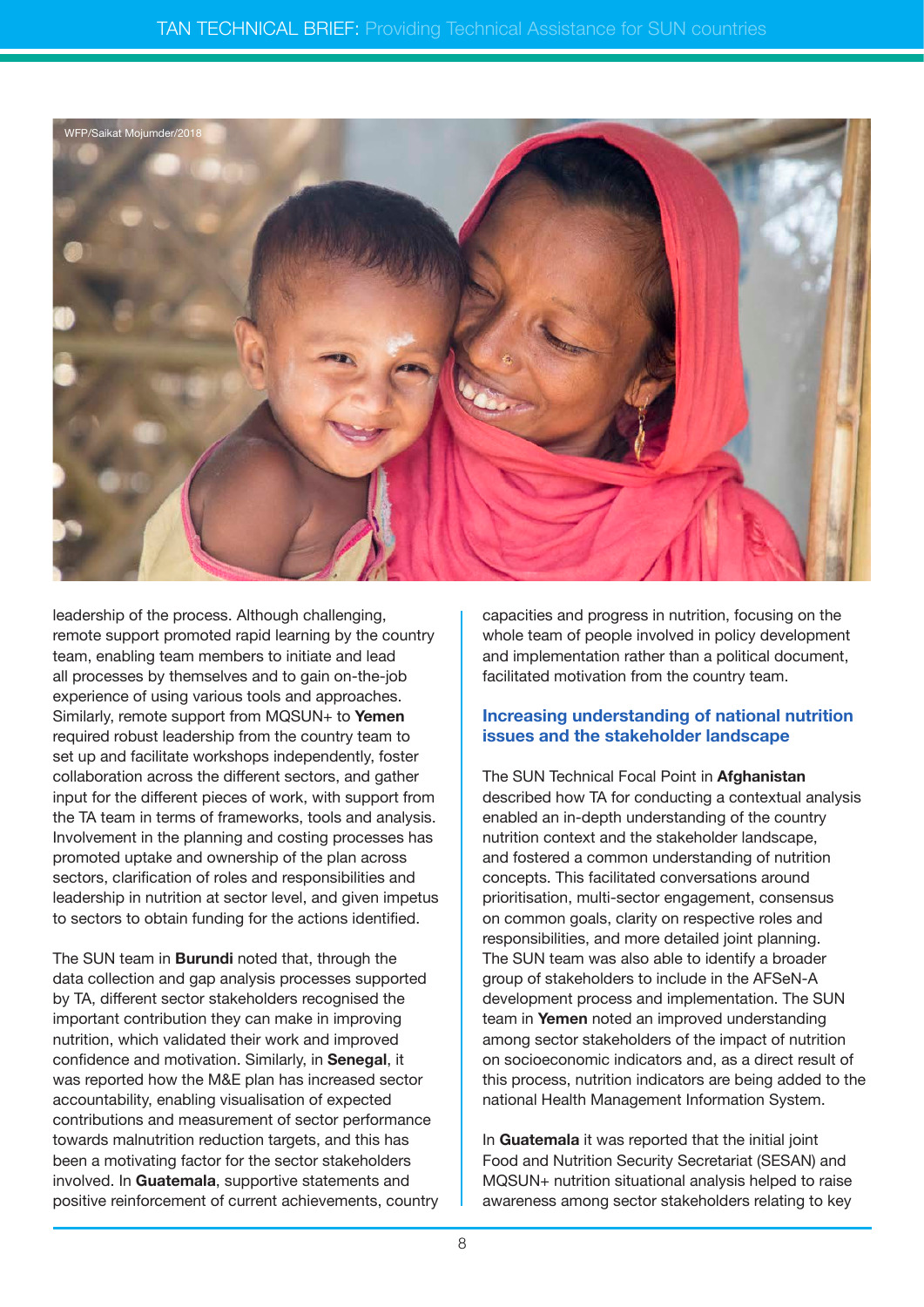nutrition challenges in the country, including noncommunicable diseases (overweight and obesity), food system inefficiencies, and the potential consequences of climate change.

#### **Defining the appropriate technological solutions needs and building capacities for their use**

Following the development of the M&E plan in **Senegal**, a review of M&E systems across 12 sectors assessed how to insert nutrition indicators and where the different systems needed upgrading. As a direct result, Global Affairs Canada (GAC) has allocated funding to digitalise all monitoring systems by providing equipment and training across all sectors.

In **Pakistan**, NI has supported the development of capacity in food-commodity testing and has facilitated linkages to exchange knowledge and skills between provincial food authorities with differing levels of capacity in order to foster exchange and learning on this issue and use of machinery and technology.

### Identifying advocacy priorities

Through MQSUN+ TA in the development of the country's first advocacy strategy, actors in **Yemen** learnt about setting priorities, understanding the audience, and developing messages and strategies for delivery. The SUN country team now feels that the required capacities are in place both at central level and across the sectors; they are able to hire and supervise implementation teams, start to raise awareness among high-level stakeholders and across ministries, and raise funds from development partners. As a result, the United Nations Children's Fund (UNICEF) and the World Health Organization (WHO) have already aligned with the plan and pledged funds: the country team is now working to attract the attention from other key actors, particularly for the nutritionsensitive elements of the plan.

Undergoing the costing process in **Afghanistan** helped to illuminate key data gaps, raised awareness on funding needs and allowed for prioritisation of interventions and well informed resource-mobilisation advocacy efforts by the SUN Secretariat and platform members.

In **Senegal**, the M&E plan, alongside other tools such as a mapping exercise supported by the World Bank and an advocacy strategy, provided the *Cellule de Lutte Contre la Malnutrition* team with the comprehensive

evidence required to define priorities and to get actors round the table to commit resources. Donors including the World Bank and GAC have already committed funds.

#### Moving country nutrition agendas forward

#### **Commitment of financial resources for national programmes**

In **Pakistan**, TA supported the development of a national advocacy strategy for scaling up nutrition, which included the development of clear messages for sensitising the government on the value of investing in nutrition. As a result, the government has allocated 6 billion rupees (around USD 38 million) for the government-led Nutrition Improvement Initiative (NII), a large-scale nutrition-awareness programme, and 500 billion rupees (around USD 3 billion) for a national nutrition programme. Development partners are also investing resources.

In **Burundi**, the financial gap analysis supported by MQSUN+ is being used as an advocacy tool to secure commitment from government and donors for funding the entirety of the PMSANII. A presentation is being prepared for the National Council of Ministries to facilitate discussion and commitment relating to the financial requirements for each strategic axis of the PSMSANII and a donor round-table event is planned for the near future.

#### **Launching of high-level nutrition governance structures**

The nutrition advocacy strategy supported by NI in **Pakistan** highlighted the role of parliamentarians and policy-makers in tackling malnutrition, motivating the Prime Minister to speak of malnutrition on multiple occasions, and to launch the National Nutrition Coordination Council, whose membership includes government ministries, civil society, UN agencies and donors. A National Nutrition Forum has also been formed, tasked with reviewing progress on the NII.

#### **Integration of nutrition/nutrition indicators into key strategic processes**

In **Yemen**, following the onset of the conflict, the MQSUN+ TA supported the country team to review the national nutrition plan, ensuring the integration of humanitarian considerations and linkages with existing and planned development programmes.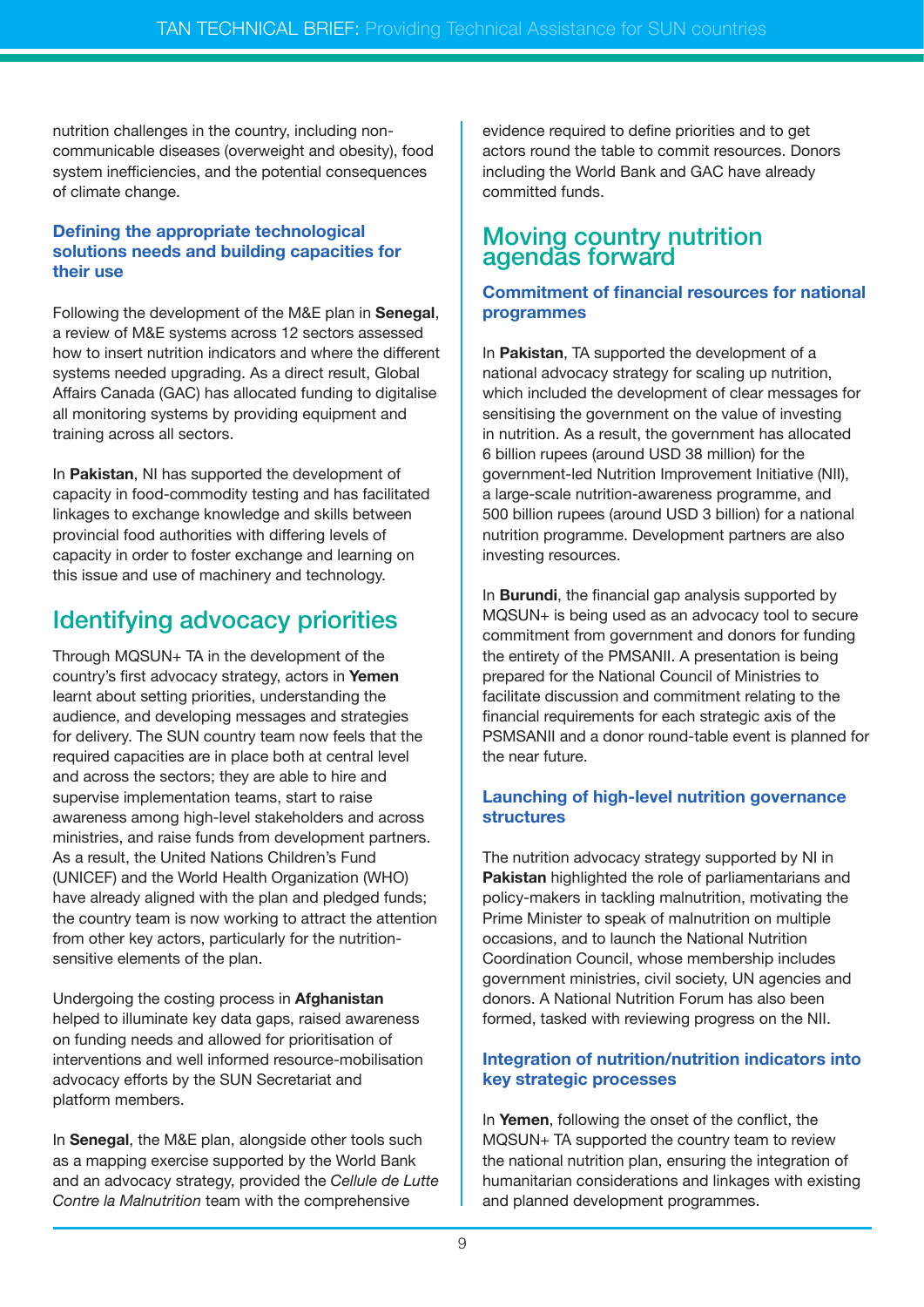

In **Mozambique**, following the recommendations of the NI-supported mid-term review of the National Multisector Plan of Action for the Reduction of Chronic Malnutrition (PAMRDC), core nutrition indicators have been included in the country's five-year development plan. As a result of the TA, an M&E matrix for the new Food Security and Nutrition Strategy (ESAN III) was developed and improvements were made to PAMRDC monitoring tools. Also, as a result of recommendations on strengthening capacity, a nutrition capacity assessment of Technical Secretariat for Food Security and Nutrition (SETSAN) staff in 2018 led to the creation of a staff development plan for nutrition staff at both national and provincial level. In addition, based on TA recommendations, a local university and the Ministry of Education set up a capacity-building scheme through a tertiary institution, with a number of student graduates deployed for one year to gain experience in nutrition programming, and then absorbed as local-government staff members.

Stakeholders from **Afghanistan** described how the MQSUN+ TA process offered the opportunity for country actors to sit together, ask questions and strategically discuss the future and how to improve the nutrition situation in the country. They also noted how it has galvanised ministerial support to AFSeN-A and raised awareness of nutrition as a core development priority, increasing the commitment of different sectors to take action on nutrition. Nutrition indicators have been added to the country's Sustainable Development

Goals framework, removing the need for a separate M&E plan for nutrition and placing it at the heart of the country's development agenda.

In **Senegal**, a number of nutrition indicators were integrated into the Plan Sénégal Emergent (the country's national development plan) in 2018. The data collected is used to inform corrective measures to improve implementation of the Multi-sector Nutrition Strategic Plan (PSMN). The Ministry of Finance used the M&E plan in establishing the national Harmonised Framework for Monitoring and Assessment of Public Policies as it brings together multi-sector indicators.

#### **Leveraging continued strategic processes**

Stakeholders from Pakistan described how the national advocacy strategy for scaling up nutrition in **Pakistan**, developed through TA from NI, leveraged the development of a new government strategy on adolescent nutrition.

In **Yemen**, the SUN team in Sanaa is working with the transitional government in Aden to present the Multisector Nutrition Action Plan (MSNAP) and initiate a joint dialogue. Briefing sessions are planned for staff across five ministries of the transitional government in Aden on the process followed during the MQSUN+ TA. The SUN team will also share all materials and tools developed through the TA and offer training and support for the development and roll-out of their own plans.

#### **Galvanising subnational, multi-sector nutrition action**

In **Afghanistan**, the national plan is being used as a strategic framework for preparing plans at provincial level and multi-stakeholder coordination platforms have been established in some provinces. The plan has now been translated into two local languages and 1,000 copies are being distributed to most provinces.

Following the mid-term review recommendations in **Mozambique**, major strides have been made in improving coordination at subnational level, including a proposal for coordination structures at provincial level, and the extension of Food Security and Nutrition Technical groups initially established at provincial level down to district level. In one province, technical groups have been established in all districts. Coordination between the different sectors at provincial level has also improved, particularly between the Ministries of Agriculture, Education and Health. Some sectors reported supporting the development of annual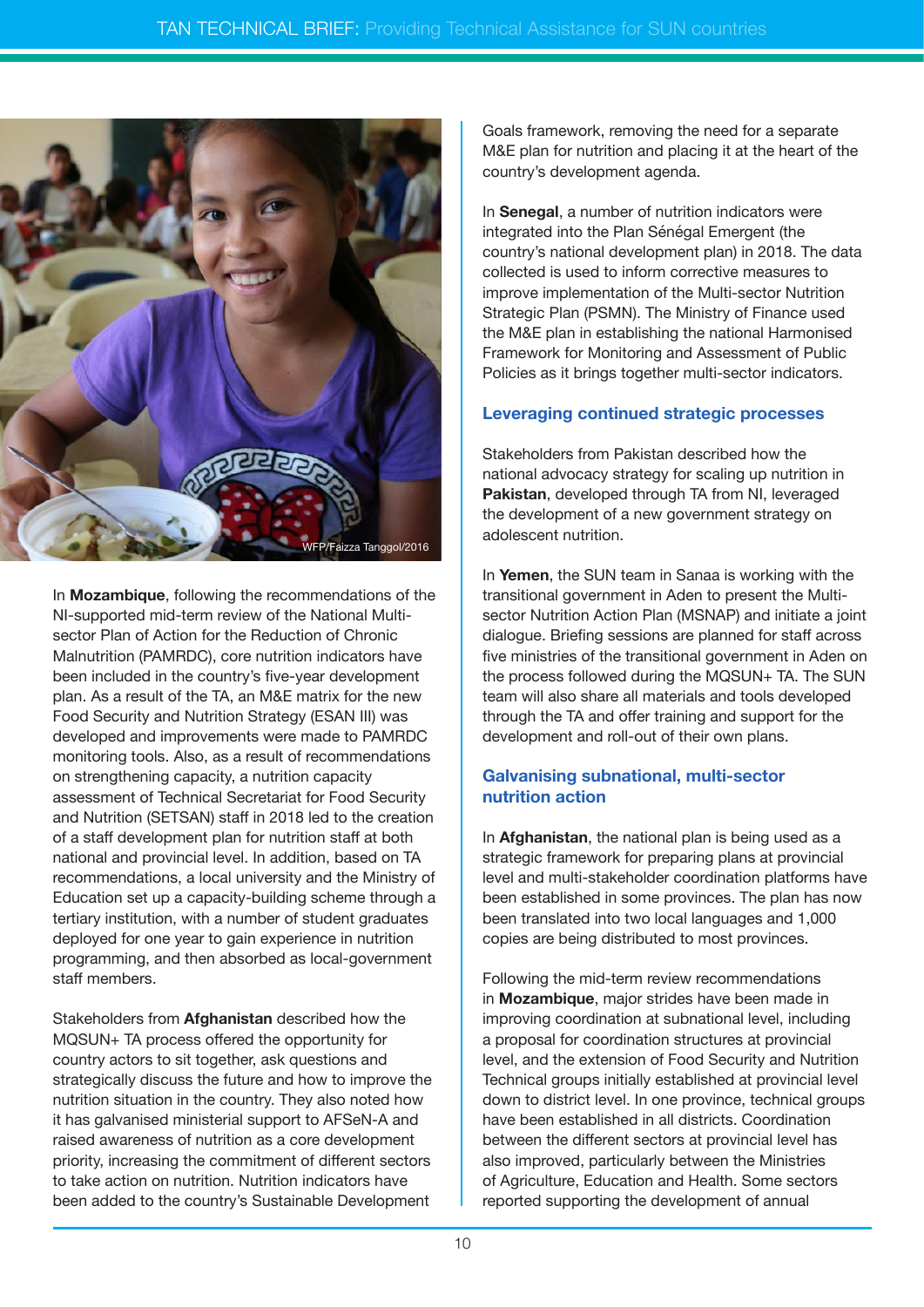provincial nutrition plans, as well as plans for the appointment of District Nutrition Focal Points where the Technical Secretariat for Food Security and Nutrition (SETSAN) was not present.

In **Senegal**, the establishment of the M&E Framework for nutrition coincided with the government implementing budget cuts, and the existence of the framework and its priority actions allowed for better prioritisation of scarce resources and planning of activities, avoidance of duplication, and alignment of sectors with the priorities outlined in the PSMN. The nutrition budget is no longer 'invisible' as the plan highlights where budget lines are needed for the activities identified. A number of partners and donors positioned themselves to fund the operationalisation of the framework. For examples, GAC has provided 10 million Canadian dollars (around USD 7 million) for the operationalisation of the framework.

In the **Philippines**, interviewees noted that the TA enabled the national government to understand the crucial role of local government in addressing malnutrition and enabling them to plan, budget, invest and implement pertinent programmes, particularly those focused on the critical first 1,000 days. The NNC invested resources in local government unit (LGU) mobilisation and developed national guidelines, policies and laws for LGUs and the mobilisation of sector agencies and development partners around the strategy. The government has also used the PPAN to develop guidelines on integration of nutrition in provincial/municipal development and investment programmes and included aspects of nutrition in the Comprehensive Development Plan (CDP). Regional plans of action for nutrition and local nutrition action plans and budgets for 2019 have been developed in 36 PPAN provinces and constituent LGUs. Increasing numbers of local governments are prioritising the first 1,000 days as a key area for investment.

#### Fostering an inclusive multisector approach

In the **Philippines**, the development of the PPAN through a bottom-up and multi-level, multi-sector and multi-stakeholder participatory approach facilitated a good understanding of the different sectors' roles in addressing malnutrition and ownership of the final product. Sector stakeholders regularly use and refer to the PPAN and its derivatives as the main reference document or 'blueprint' in formulating their own plans and prioritising programmes and budgets, and in conducting day-to-day work.

The collaborative, multi-sector approach promoted through the TA to **Afghanistan** facilitated in particular greater cooperation between the Ministry of Health and the Ministry of Agriculture, whereas nutrition-related workstreams had previously been quite separate. The contextual analysis facilitated by the TA also allowed for a better understanding of nutrition-related actions of all the different stakeholders in the country and challenged assumptions that nutrition was the concern only of the Ministry of Health and Ministry of Agriculture. Through involvement in the process, other sector stakeholders (for example, those linked to social protection issues, improving education, awareness and practices, or inadequate access to clean water, sanitation and hygiene facilities) found they also played a significant role in addressing causes of malnutrition.

An inclusive approach in **Yemen**, involving actors from different sector ministries, civil society, business and development partners, ensured learning and capacitybuilding across a wide group of stakeholders, not just the core members of the SUN Yemen team. These actors have passed on their knowledge and shared tools within their own agencies.

The processes supported by the TA facilitated greatly improved linkages and collaboration between the different sectors, whereas they had previously worked quite separately. Recognising nutrition as a topic that concerns all sectors has encouraged working across sectors and in partnership, reducing conflict and disagreement around respective responsibilities. For example, the lack of agreement between several ministries around sector mandate and responsibility for food safety was resolved during the development of the multi-sector plan and CRF, and enabled all sectors to define and agree on sector roles and responsibilities and work together on them. These processes have also stimulated harmonisation and alignment of individual sector plans with the MSNP and civil society organisations are also now working to harmonise plans.

In **Senegal**, the M&E Framework clearly defines roles and responsibilities of each sector and many sector planning exercises take the PSMN into account as a result. For example, the Ministry of Livestock used the document to advocate for a budget line for nutrition and the Ministry of Agriculture used it as a planning tool for its nutrition activities. The plan has also enabled stakeholder participation at local and regional levels to define and prioritise nutrition-related activities and to plan, monitor and implement them. Sectors have also used the plan to define and improve data-transmission circuits, frequency of data collection, sources of data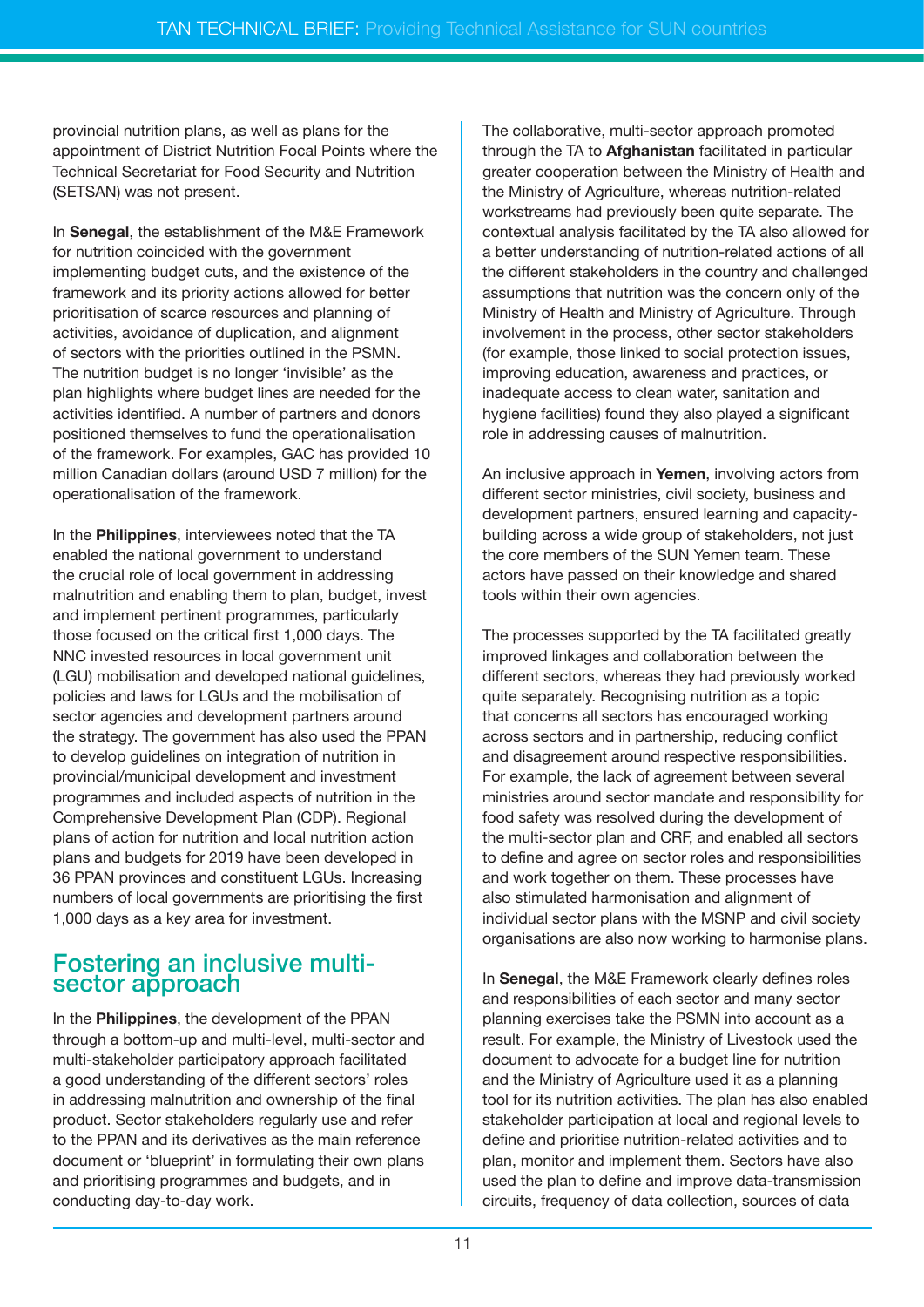

and means of calculating indicators, including the Ministries of Industry, Fisheries, and Agriculture.

Inclusion of all stakeholders in TA processes is essential in building trust; ensuring that the SUN Focal Point is not seen as the only beneficiary of TA and that all feel adequately consulted and involved. Intensive involvement of the different stakeholders allows for more extensive detailed analysis and can facilitate ownership of and buy-in to the outputs produced via the TA.

#### Integration of equity and gender equality considerations into SUN processes

A focus on gender equality and equity in TA processes is a key donor requirement of TA providers and a few examples are given below on how processes and outputs have integrated these in Yemen, Afghanistan, Guatemala and Senegal.

An emphasis on gender equality encouraged by MQSUN+ during the contextual analysis and multisector planning processes in countries including **Yemen** and **Afghanistan** increased understanding of why prioritising women and children, as well as considering the unique needs of women, men, boys and girls according to the context, is important in scaling up nutrition. As an example, a new partnership has been established with a foundation for women and children in

Yemen and this is now a key stakeholder, contributing to the scaling-up nutrition agenda in the country.

Discussions during the TA process in **Guatemala** revealed the disparity in access to health services of indigenous people and a lack of commitment to close this gap. The review contains a recommendation to the new SESAN team to add an advocacy component to mitigate exclusion of indigenous groups and other marginalised groups from the new food security and nutrition policy.

Following a gender analysis which identified gender discrimination and the important role of women and girls in nutrition in **Senegal**, a full review of the M&E plan is being conducted to include nutrition and gender indicators which will allow for greater consideration of these issues across the different sectors (including health, agriculture, social protection, education and water, sanitation and hygiene).

Many outputs produced through TA include a section on addressing gender inequalities. Sex-disaggregated nutrition data is collected for boys and girls across all relevant sector and multi-sector indicators in most of the countries studied. This allows for the consideration of their unique needs in the design of appropriate programmes (for example, needs of young boys who have been recruited as child soldiers) and how to address them adequately.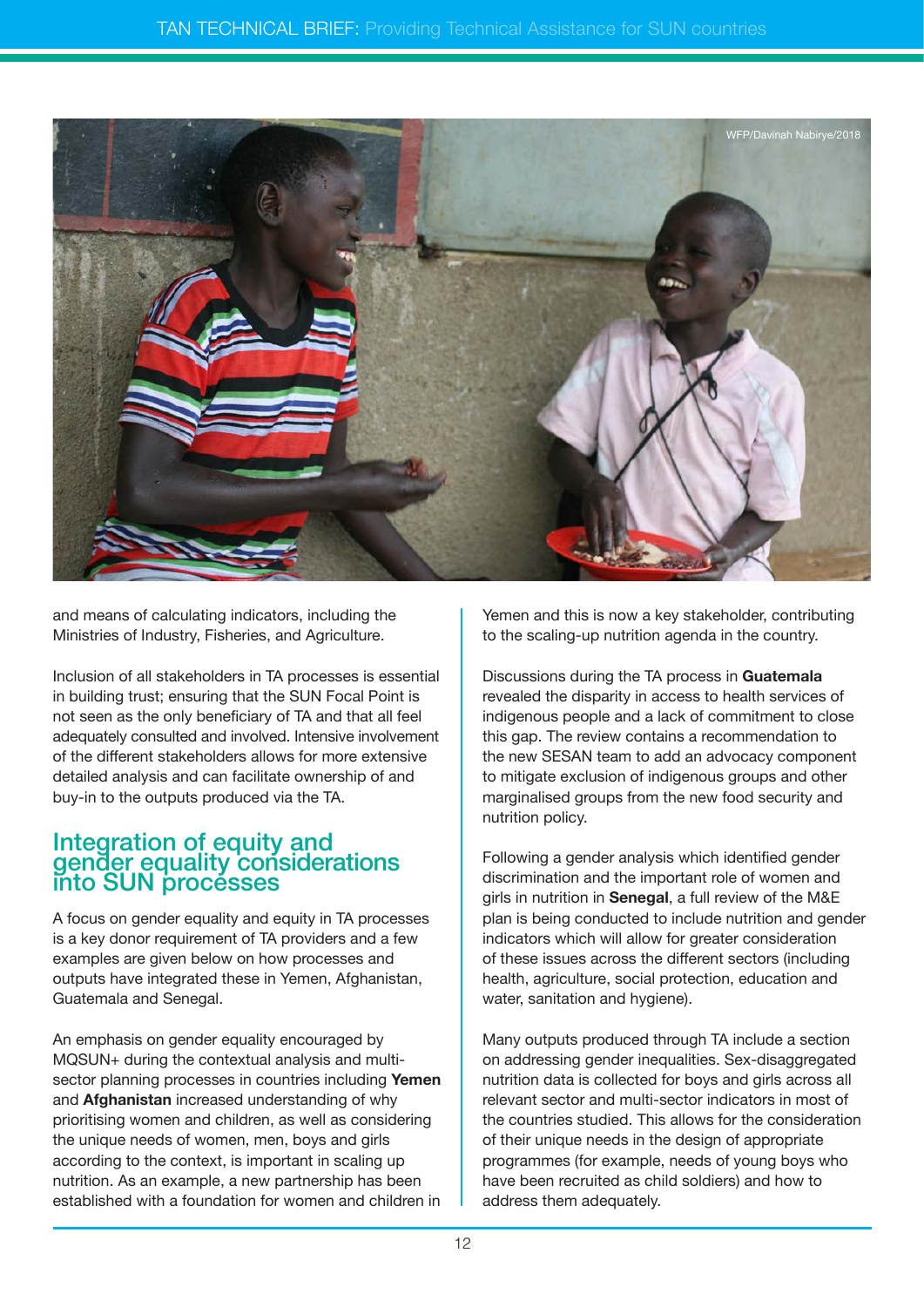### **4. How can TA be most efficiently managed and leveraged? Best practices, lessons learnt and recommendations**

he review noted the following lessons learnt and recommendations on how to leverage and manage TA processes most effectively going forward: **T**

#### Ensuring sustainability of **TA outputs**

The existence of high-quality multi-sector policies, plans and associated laws, guidelines and tools produced with the support of TA needs to be matched by commitment and human, technical and financial resources if their implementation is to be feasible. Human-resource gaps and lack of capacity in nutrition, particularly at decentralised level, represent a significant barrier to implementation. Despite the increased profile of nutrition, low levels of government investment remain a major problem in most countries, with few or no ministries allocating budget lines or taking steps to improve the flow of funds. Staff turnover and changes within ministries can be a real challenge to the sustainability and uptake of TA. Changes in the political landscape and resulting turnover in human resources across sectors can result in loss of institutional memory and in skills and knowledge acquired during TA processes. Respondents made a number of suggestions around how TA provision can be leveraged to help improve sustainability in the face of such challenges:



#### **• Follow-on support for operationalisation of outputs produced**

Periodic follow-up after the delivery of TA can assess the extent to which objectives were achieved, how local capacity was strengthened and how the transfer of knowledge has benefited stakeholders.

All respondents noted the importance of allocating time for training and support to stakeholders after the completion of outputs to ensure sufficient capacity for subsequent implementation of the output produced. Setting up knowledge and experience-sharing platforms with TA facilitation to share insights and approaches across SUN countries was also proposed.

#### **• Realising and tracking high-level commitment to action**

TA provided to the Philippines encouraged decisionmakers to publicly commit to actions and resource allocation for country plans during events such as conferences and round tables. Building capacity of national actors, including civil society, to track how commitments are subsequently being honoured could be an important role of TA provision.

#### **• Ensuring TA reaches a broad range of sector stakeholders**

This is important to ensure that capacity in nutrition is developed more broadly and not just within a small group, as this is dependent on individuals and turnover is inevitable. Country stakeholders, as well as TA providers, noted the need to look beyond SUN Focal Points/Technical Focal Points and reach a diverse range of stakeholders in providing TA. The development of training manuals, presentations and sessions, as well as the organisation of intra-country and intercountry learning, can also promote wider learning and uptake of TA.

#### **• Ensuring institutional memory across changes in government**

Experience from **Guatemala** and **Burundi** demonstrates how a TA provider can provide useful institutional memory on policy processes in a country, bridging the gap across government changes through the development of recommendations and tools to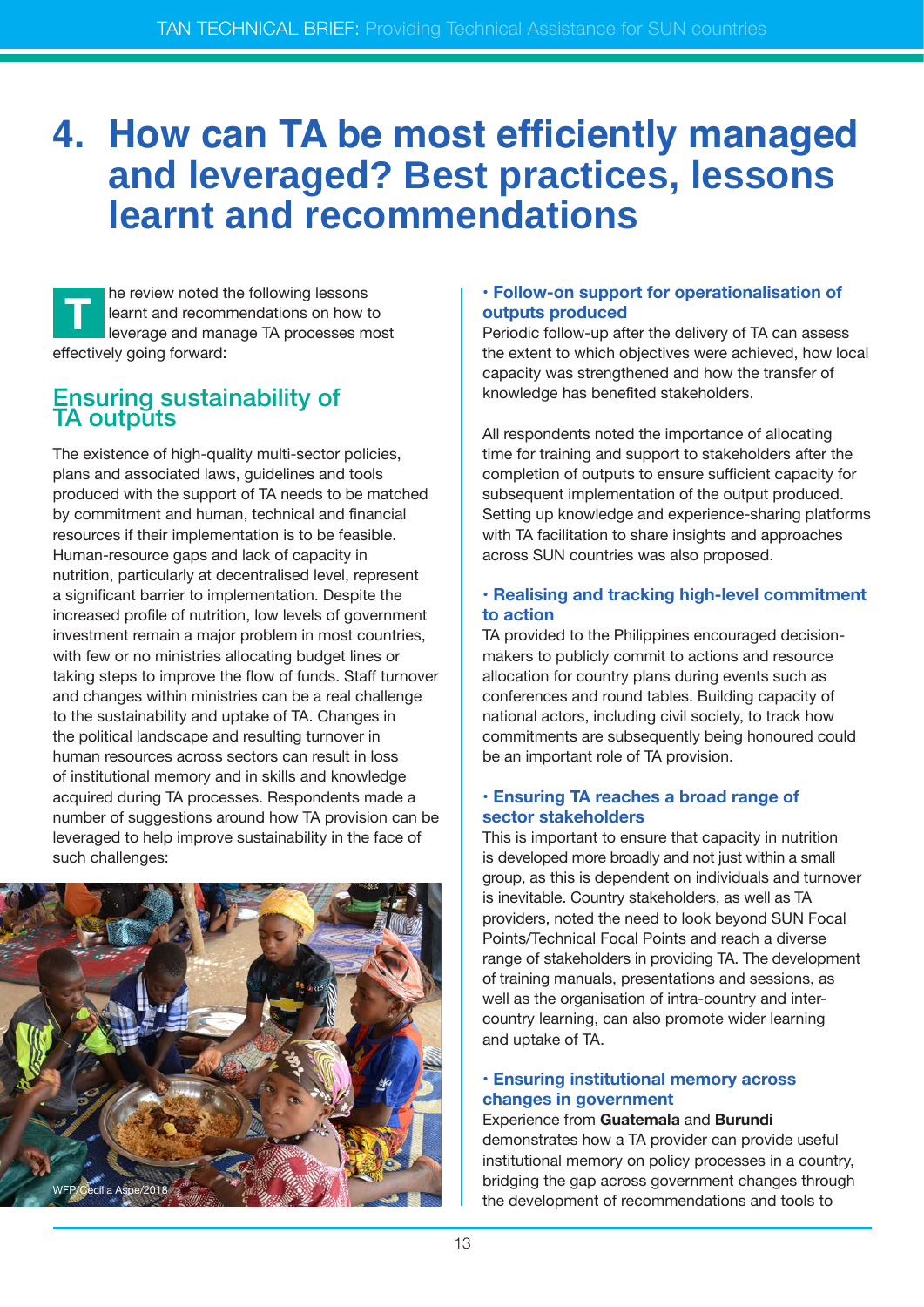facilitate work in the future and use this in supporting a new government to maintain and continue progress already achieved in nutrition.

#### **• Widespread communication and dissemination of TA outputs to ensure use**

Experience from the **Philippines** showed that raising awareness and ensuring continued reference to TA outputs and their use at all levels of government and the centrality of nutrition in securing the country's development are essential to its sustainable implementation. Several country stakeholders commented on the importance of putting hard copies of documents into the hands of decision-makers and implementers at all levels in raising awareness and use of outputs produced, and asserted that resources need to be allocated for this.

### Remote support to fragile states

Remote support is necessary where the security situation does not allow for the international TA team's direct presence in the country, and experience from Afghanistan and Yemen has shown that this can be both a strength and a weakness, requiring careful planning and discussion between the TA provider and the country team on the most effective ways of working together. Challenges include problems with online connection, time differences, and lack of faceface interaction and exchange of experiences from other countries. Support to a nationally recruited consultant by providing guidance and relevant tools and presentations to facilitate workshops in the government language can help to ease communication and understanding. TA teams developed systems with country teams to suit their communication needs, including the use of online conferencing facilities (Zoom) and the use of Dropbox for group work on a single document.

#### Promotion of national multisector government leadership in developing outputs

TA providers stressed how the recognition and nurturing of government ownership and leadership (for example, through supporting the facilitation of workshops, presentations and stakeholder consultation processes) across all sectors facilitates continued and increased commitment and is an essential determinant of the success of the TA. In this respect, it is important that TA providers build trust and encourage co-ownership by the multiple government sector stakeholders in the process of developing outputs.

#### Ensuring utility of TA outputs to differing subnational contexts

The TA to the Philippines promoted the framing of the PPAN as a guidance document rather than an instruction manual, which greatly facilitated its uptake as a flexible framework to be adapted to the many different local contexts, needs and priorities in the country. Similarly, in Afghanistan, the national plan was used to support detailed decentralised planning and operationalisation at provincial level.

#### Flexibility in the design and implementation of the TA

Although it is important to clearly define TA outputs and reach agreement on these between the TA provider and the SUN country team from the outset (rather than being contract/deliverable-oriented), flexibility and creativity on the part of both entities is key in ensuring that the final outputs respond to the needs and realities on the ground, and these may change over time.

#### Allowing time for building knowledge and evidence and defining priorities

Having the necessary knowledge, understanding the multi-dimensional nature of nutrition and evidence in place through rigorous processes, including contextual analysis, mapping and gap analysis exercises, is essential before the nutrition agenda can move forward. Stakeholders emphasised the importance of gathering and carefully documenting the detail and evidence required across sectors to define key priorities and gaps (for example, in terms of technical, human, financial and institutional capacity) and the types of investment required to ensure a comprehensive understanding of the situation before setting priorities, finalising frameworks and plans, and presenting to donors and inviting commitment and investment.

With respect to this, the short timeframes of TA can, at times, limit the quality and potential of the output. Stakeholders involved in TA to develop costed plans noted that costing analysis can only be based on information that could be collected or which actors were able/willing to provide. In fragile contexts, this requires an even longer time period for collecting the required information. In some cases, expanding the period of support would allow strengthening of capacities to compile detailed information and may improve the quality of the exercise.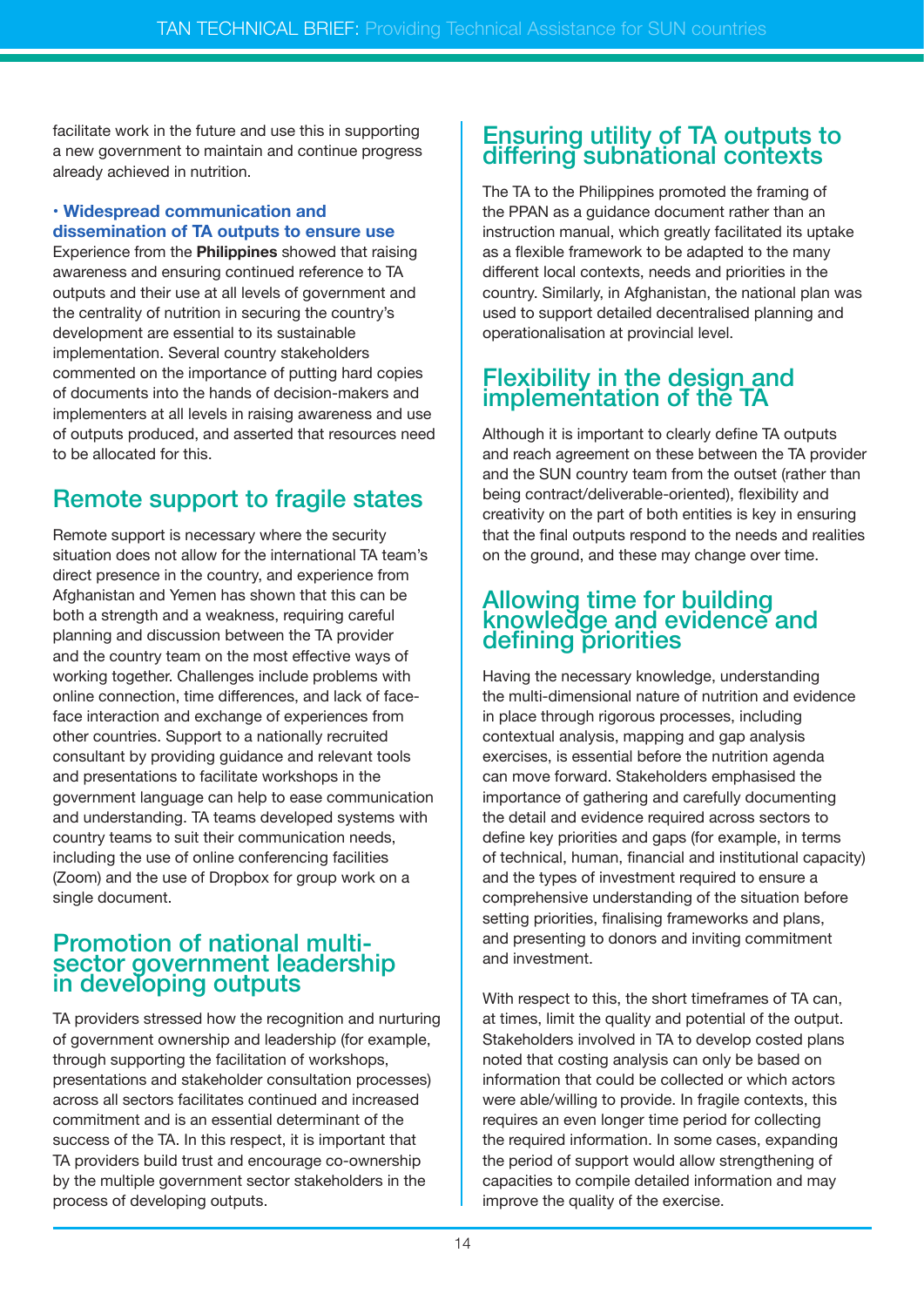

Several stakeholders emphasised the need to allow time for detailed analysis and prioritisation of a country's TA requirements between the country team (including the multi-stakeholder platforms) and potential TA providers. The nature of TA requirements is complex and multi-faceted; this, in turn, requires a range of expertise, potentially across different sectors. Before agreeing on a Terms of Reference, a review of the types of support and range of TA providers that could address these and jointly defining the most appropriate approach and TA team profile was recommended. One stakeholder noted how lengthy TA approval processes can impact the timeliness of its provision. Coordination of all country nutrition TA processes by one focal point (agency or individual) was also suggested during stakeholder interviews.

#### Institutionalisation and coordination of TA at country level

According to the stakeholders interviewed, TA needs to be institutionalised in a more systematic way

within country processes, moving away from the development of outputs on behalf of the government. This could be achieved through negotiation with the government to define a mechanism to sustain TA outputs; for example, through recruiting a specific position, a dissemination and communication strategy, and/or strengthening their existing information-sharing platforms. For example, NI worked with national stakeholders in Pakistan to strengthen the online resource centre ('nutrition research information sharing portal') for archiving nutrition-related research and other relevant resources and to serve as a platform for knowledge sharing and interactive discussions on nutrition events and developments.

Involvement of academic institutions at regional and country level in TA processes and support to strengthen their capacity to sustain TA outputs was suggested during a session on TA at the SUN Global Gathering in 2019. One interviewee proposed a TA tracking system to improve visibility on the range of TA provided by different partners, ensure synergies, maximise scope and improve communication and coordination.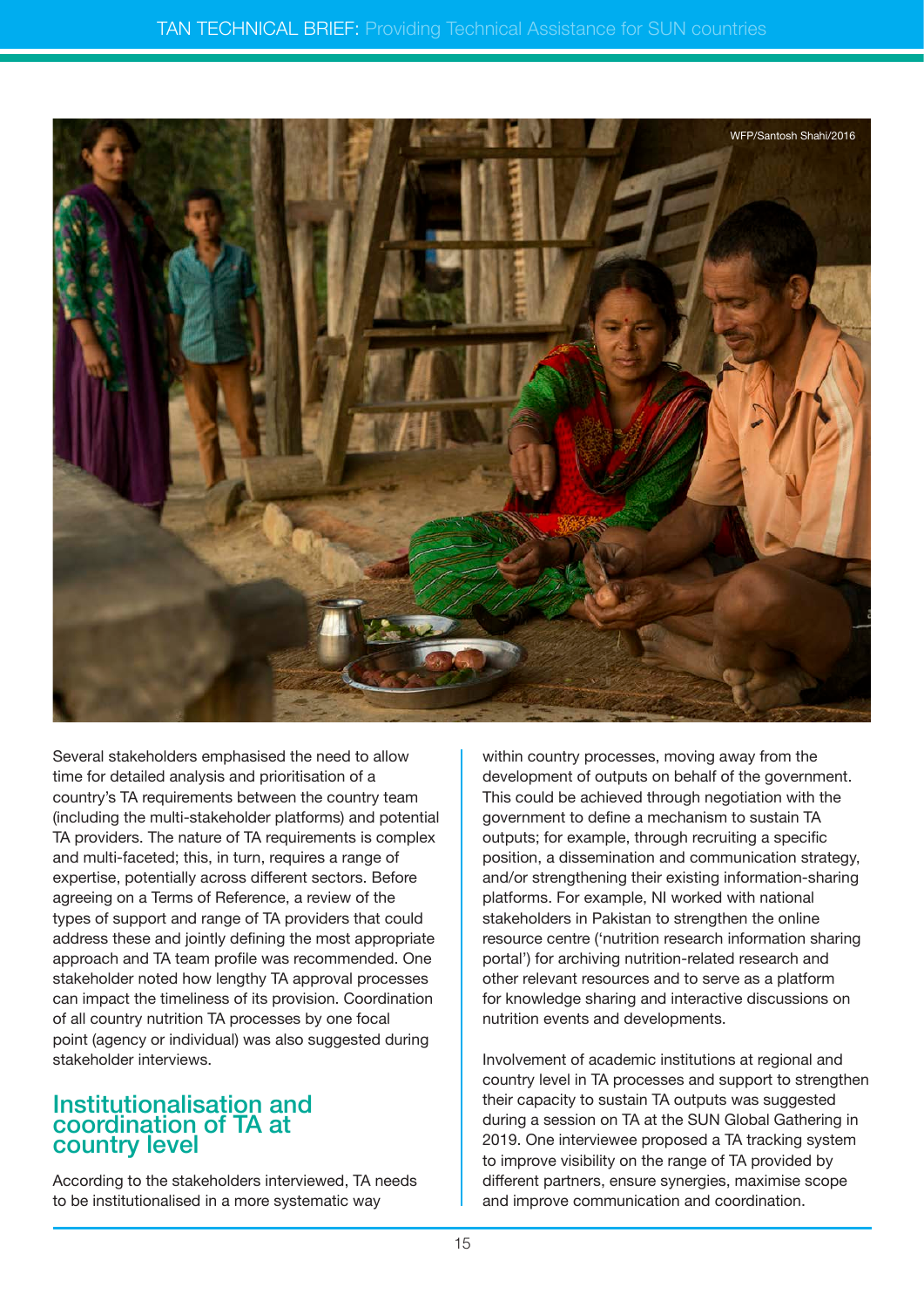### **References and resources**

MQSUN+. Expression of Interest: Technical Assistance to Yemen for the analysis and updating of the Multisectoral Nutrition Plan, and for resource (cost) estimation and prioritization.

MQSUN+ 2019. Terms of Reference/Expression of Interest: Technical Assistance to Yemen, Phase II – Costed Multi-sector Nutrition Action Plan (MSNAP) and advocacy strategy.

MQSUN+ 2019. Capacity Strengthening Retrospective Case Study Yemen and Somalia. MQSUN+ Annual Report 2019.

MQSUN+ 2019. Technical Assistance to the Government of Afghanistan for Developing a Food Security and Nutrition Strategic Plan. Hand Over Notes addressed to the AFSeN–A Secretariat.

MQSUN+ 2019. Terms of Reference/Expression of Interest for: Technical Assistance to the Government of Afghanistan – Developing a Food Security and Nutrition Strategic Plan.

MQSUN+ 2019. Retrospective Case Study Afghanistan, MQSUN+ Annual Report.

MQSUN+ 2019. Internal final project brief for EOI 063: Review of Guatemala's Food Security and Nutrition policy.

MQSUN+ 2019. Terms of Reference/Expression of Interest: Review of Guatemala's Food Security and Nutrition policy & regulation.

MQSUN+ 2019. Review of Guatemala's Food Security and Nutrition Public Policy. Presentation to MQSUN+ Partners' Meeting July 2019.

MQSUN+ 2019. Terms of Reference/Expression of Interest: Technical Assistance to Burundi – Costing of the National Multisectoral Nutrition and Food Security Strategic Plan II.

MQSUN+ 2019. Snapshot: Highlights from TA to Burundi. Presentation to MQSUN+ Partners' Meeting September 2019.

MQSUN+ 2019 Summary of MQSUN+ support to Scaling Up Nutrition Countries and the Secretariat. SUN Global Gathering, November 2019.

Nutrition International 2019. Technical Assistance Impact Assessment Report. Short Term TA to support in-depth Mid-Term Review of the Multi-sectoral Plan of Action for the Reduction of Stunting (PAMRDC): MOZ-01.

Nutrition International 2019. Knowledge Generation Report. PAK-02- Support to SUN Secretariat in Punjab Province.

Nutrition International 2018. Formulating the Philippines Plan of Action for Nutrition TAN Technical Assistance Summary.

Nutrition International 2019. Support formulation of the Philippines Plan of Action for Nutrition (PPAN) 2017-2022. Technical Assistance Impact Assessment Report.

Alcanz International LLC / Nutrition International 2019. PHL 03 – "Long-term support to operationalize the Philippine Plan of Action for Nutrition 2017-2022 and advance the national nutrition agenda". Knowledge Generation Report.

Nutrition International 2019. Elaboration du Plan de Suivi Evaluation pour le PSMN Rapport évaluation d'impact assistance technique (Senegal).

ENN, Nutrition International 2018. Developing a Monitoring and Evaluation System for the Government of Senegal Multisector Nutrition Plan.

MQSUN+ 2019. Technical assistance takeaways from the 2019 SUN Global Gathering [https://mqsunplus.path.org/blog/](https://mqsunplus.path.org/blog/technical-assistance-takeaways-from-the-2019-sun-global-gathering/) [technical-assistance-takeaways-from-the-2019-sun-global](https://mqsunplus.path.org/blog/technical-assistance-takeaways-from-the-2019-sun-global-gathering/)[gathering/](https://mqsunplus.path.org/blog/technical-assistance-takeaways-from-the-2019-sun-global-gathering/)

NI 2020. Technical Assistance – A catalyst to accelerate progress towards scaling up nutrition at both national and sub-national levels. TAN Update February 2020. [www.nutritionintl.org/2020/02/technical-assistance-a-catalyst](http://www.nutritionintl.org/2020/02/technical-assistance-a-catalyst-to-accelerate-progress-towards-scaling)[to-accelerate-progress-towards-scaling-up-nutrition-at-both](http://www.nutritionintl.org/2020/02/technical-assistance-a-catalyst-to-accelerate-progress-towards-scaling)[national-and-sub-national-levels/](http://www.nutritionintl.org/2020/02/technical-assistance-a-catalyst-to-accelerate-progress-towards-scaling)

Draft SUN Strategic Review Report 2019-2020. [https://scalingupnutrition.org/wp-content/uploads/2020/02/](https://scalingupnutrition.org/wp-content/uploads/2020/02/SR-Report_ENGLISH_web2.pdf) [SR-Report\\_ENGLISH\\_web2.pdf](https://scalingupnutrition.org/wp-content/uploads/2020/02/SR-Report_ENGLISH_web2.pdf)